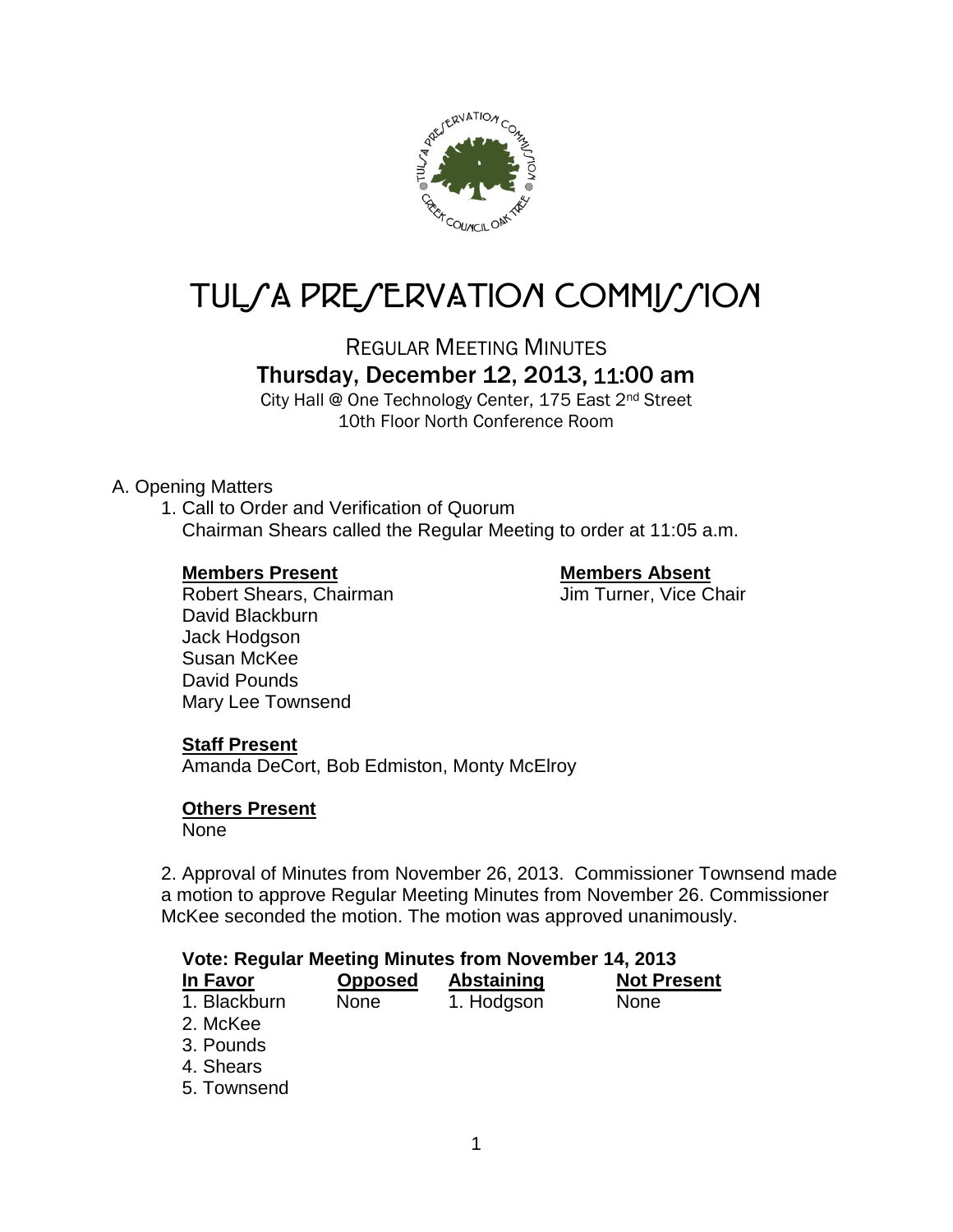- 3. Disclosure of Conflicts of Interest No one reported a conflict of interest with the proposals on the agenda.
- B. Actionable Items

#### 1. Election of Officers

Jim Turner was nominated as Chairman, Jack Hodgson as Vice-Chairman and David Pounds as Secretary. Chairman Shears asked if there were any other nominations. There being no other nominations, Commissioner Blackburn made a motion to approve the election of the new officers. Commissioner Townsend seconded the motion. Chairman Shears asked for a vote on the motion.

**In Favor Opposed Abstaining Not Present** 1. Blackburn None None None 2. Hodgson 3. McKee 4. Pounds 5. Shears 6. Townsend

The motion was Approved Unanimously. The effective date of service for the new officers is January 1, 2014.

#### C. Reports

#### 1. Staff

Bob Edmiston congratulated Commissioner Shears for his fine work as the 2013 TPC Chairman.

Bob told Commissioners that a receiver has been appointed for the McBirney Mansion. Bob also gave an update on the Sinclair building.

2. Chair

No report

3. Committees

a) Rules and Regulations No report

b) Outreach No report

D. New Business

None